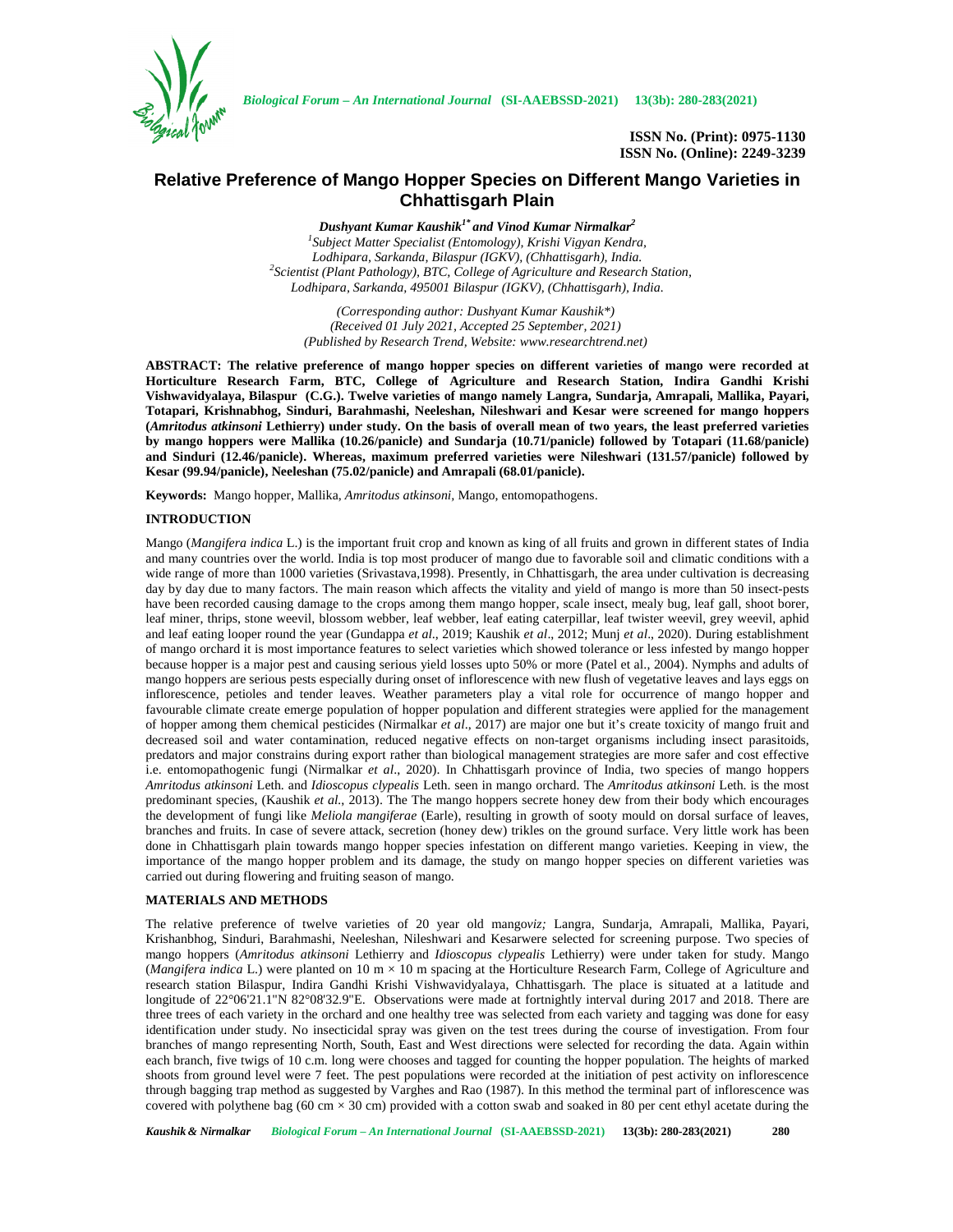morning hours between 6 - 9 AM for collecting the insects. The selected inflorescence twigs was inserted in to the bag and trapped gently so that the hopper including both nymphs and adults fall in it, later the hopper count was recorded by using the magnifying lens. Fortnightly averages of all parameters were calculated before their statistical analysis. The observation for mango hoppers was based on nymphs and adults population. Data were analyzed in randomized block design using square root transformation for interpretation of results as per formula suggested by Gomez and Gomez (1984) as given below : *X*  $X = \frac{1}{2}$  and  $X = \frac{1}{2}$  and  $X = \frac{1}{2}$  and  $X = \frac{1}{2}$  and  $X = \frac{1}{2}$  and  $X = \frac{1}{2}$  and  $X = \frac{1}{2}$  are propintly a vertage of all parameters were calculated before applying lens. Fortnightly averages of all p

## **RESULTS AND DISCUSSION**

Significant differences on hoppers population per panicle were observed among the different varieties during 2017 season (Table 1). The average hoppers population counted at the fortnight interval for all the twelve varieties ranged from 10.03 to 94.58 per panicle. The minimum hoppers population was recorded in Mallika (10.03) followed by Sundarja (10.04), Totapari (12.22) and Sinduri (12.60). The maximum hoppers population was recorded under Nileshwari (94.58) followed by Kesar (85.63), Neeleshan (84.00) and Amrapali (75.33) varieties of mango. Hoppers population were recorded intermediate for remaining four varieties i.e., Langra, Krishnabhog, Barahmashi and Payari which were ranging from 34.39 to 31.53 nymphs and adult hoppers per panicle . During 2018, the average hoppers population counted per panicle at the fortnight interval for all the twelve varieties ranged from 10.50 to 168.56 per panicle. The minimum hoppers population was recorded in Mallika (10.50) followed by Totapari (11.15), Sundarja (11.39) and Sinduri (12.32). The maximum hoppers population recorded under Nileshwari (168.56) followed by Kesar (114.25), Neeleshan (66.04) and Amrapali (60.68). Hoppers population were recorded intermediate for remaining four varieties i.e., Langra, Barahmashi, Payari and Krishnabhog which were ranging from 36.50 to 28.74 nymph and adult hoppers per panicle . On the basis of pooled data (Table-3) hoppers population of first and second year, it may be stated that the variety Mallika and Sundarja were least preferred ones by mango hoppers with 10.26 and 10.71 nymph and adult hopper per panicle, respectively. Other varieties like Totapari (11.68) and Sinduri (12.46) having slightly higher population than Mallika and Sundarja. Maximum hopper population was observed in variety Nileshwari (131.57) followed by Kesar (99.94), Neeleshan (75.02) and Amrapali (68.01). Hopper population was recorded intermediate for remaining four varieties i.e., Langra (35.45), Barahmashi (33.99), Payari (31.44) and Krishnabhog (31.01). The reasons for variation of preference by hoppers may be anatomical, morphological, secondary metabolites or a combination of above all. Present findings conform to the findings of Khaire (1987), Singh (1997), Muzaffar *et al.* (2003), Gundappa and Shukla (2016), Sarode and Mohite (2019). Srivastava (1995) reported that mango varieties Amrapali and Neelum were highly susceptible while Langra and Sinduri considered susceptible and the variety Mallika were found less susceptible to mango hoppers under investigation. In consensus with the present results, Thangam *et al.* (2013); Munj *et al*., (2020); Kumar (2015) have reported that Mallika was resistant variety, Thangam *et al.* (2013); Karar and Bakhsh (2018) also reported Langra was less prefered and found hopper population (29.52) per inflorescences while Neeleshan was moderately preferred and Amrapali was highly susceptible to hoppers among tested variety.

Resilient varieties are one of the vital components of the pest management strategy which determine the success of Integrated Pest Management (IPM). Plants which are less susceptible to injury by insect pests are important for increasing yield and quality of crops. The practice of growing resistant varieties of agricultural crop is considered environmentally, naturally and economically beneficial. In this way the crop is saved from insect pest and yield can be protected without or minimum use of insecticides. Integrated Pest Management is considered one of the best practices which can keep insect pest injury population below levels of economic significance. Twelve assessed varieties for infestation of mango hoppers four varieties Mallika, Sundarja, Totapari and Sinduri considered as least infested by hopper while Nileshwari, Kesar, Neeleshan and Amrapali are most susceptible one.

| S. No.                                                                                                                                                                                                       | Mango       | Hopper population /panicle |          |          |          |          |         |          |         |          |        |
|--------------------------------------------------------------------------------------------------------------------------------------------------------------------------------------------------------------|-------------|----------------------------|----------|----------|----------|----------|---------|----------|---------|----------|--------|
|                                                                                                                                                                                                              | variety     | 29/01/17                   | 12/02/17 | 26/02/17 | 12/03/17 | 26/03/17 | 9/04/17 | 23/04/17 | 7/05/17 | 21/05/17 | Mean   |
| 1.                                                                                                                                                                                                           | Langra      | 17.58                      | 22.42    | 29.25    | 39.03    | 53.99    | 57.90   | 49.71    | 27.92   | 11.75    | 34.39  |
|                                                                                                                                                                                                              |             | (4.25)                     | (4.78)   | (5.45)   | (6.29)   | (7.38)   | (7.64)  | (7.07)   | (5.33)  | (3.49)   | (5.74) |
| 2.                                                                                                                                                                                                           | Sundarja    | 1.50                       | 2.79     | 4.58     | 10.65    | 19.42    | 23.04   | 17.58    | 10.58   | 0.17     | 10.04  |
|                                                                                                                                                                                                              |             | (1.41)                     | (1.81)   | (2.25)   | (3.33)   | (4.46)   | (4.85)  | (4.25)   | (3.32)  | (0.81)   | (2.94) |
| 3.                                                                                                                                                                                                           | Amrapali    | 50.08                      | 62.92    | 83.38    | 97.42    | 101.25   | 107.38  | 93.42    | 55.58   | 26.58    | 75.33  |
|                                                                                                                                                                                                              |             | (7.11)                     | (7.96)   | (9.15)   | (9.89)   | (10.07)  | (10.37) | (9.66)   | (7.45)  | (5.18)   | (8.54) |
| 4.                                                                                                                                                                                                           | Mallika     | 1.04                       | 2.84     | 3.75     | 9.75     | 18.42    | 22.67   | 19.42    | 10.25   | 2.17     | 10.03  |
|                                                                                                                                                                                                              |             | (1.21)                     | (1.82)   | (2.06)   | (3.19)   | (4.34)   | (4.81)  | (4.46)   | (3.27)  | (1.54)   | (2.97) |
| 5.                                                                                                                                                                                                           | Payari      | 17.04                      | 21.19    | 28.08    | 37.06    | 49.36    | 51.79   | 41.42    | 27.04   | 10.75    | 31.53  |
|                                                                                                                                                                                                              |             | (4.18)                     | (4.65)   | (5.34)   | (6.13)   | (7.05)   | (7.22)  | (6.47)   | (5.24)  | (3.34)   | (5.51) |
| 6.                                                                                                                                                                                                           | Totapari    | 1.75                       | 3.50     | 5.25     | 11.42    | 21.25    | 27.08   | 23.38    | 14.58   | 1.75     | 12.22  |
|                                                                                                                                                                                                              |             | (1.50)                     | (2.00)   | (2.35)   | (3.42)   | (4.62)   | (5.23)  | (4.84)   | (3.83)  | (1.44)   | (3.25) |
| 7.                                                                                                                                                                                                           | Krishnabhog | 15.04                      | 25.58    | 28.94    | 36.75    | 48.69    | 56.92   | 48.82    | 27.75   | 11.08    | 33.29  |
|                                                                                                                                                                                                              |             | (3.91)                     | (5.09)   | (5.41)   | (6.10)   | (7.01)   | (7.57)  | (7.02)   | (5.31)  | (3.40)   | (5.65) |
| 8.                                                                                                                                                                                                           | Sinduri     | 2.00                       | 3.75     | 5.42     | 12.63    | 25.28    | 29.08   | 21.42    | 13.08   | 0.75     | 12.60  |
|                                                                                                                                                                                                              |             | (1.58)                     | (2.06)   | (2.42)   | (3.61)   | (5.07)   | (5.44)  | (4.68)   | (3.68)  | (1.05)   | (3.29) |
| 9.                                                                                                                                                                                                           | Barahmashi  | 14.75                      | 21.38    | 25.92    | 37.49    | 52.25    | 58.79   | 48.58    | 26.92   | 8.92     | 32.78  |
|                                                                                                                                                                                                              |             | (3.90)                     | (4.67)   | (5.13)   | (6.16)   | (7.26)   | (7.70)  | (6.99)   | (5.22)  | (3.06)   | (5.57) |
| 10.                                                                                                                                                                                                          | Neeleshan   | 48.61                      | 69.62    | 82.11    | 100.32   | 115.04   | 127.25  | 111.75   | 73.75   | 27.58    | 84.00  |
|                                                                                                                                                                                                              |             | (7.00)                     | (8.36)   | (9.08)   | (10.03)  | (10.73)  | (11.29) | (10.56)  | (8.59)  | (5.30)   | (8.99) |
| 11.                                                                                                                                                                                                          | Nileshwari  | 65.88                      | 78.42    | 87.21    | 109.32   | 128.97   | 141.50  | 118.08   | 88.25   | 33.58    | 94.58  |
|                                                                                                                                                                                                              |             | (8.14)                     | (8.88)   | (9.36)   | (10.47)  | (11.37)  | (11.91) | (10.87)  | (9.41)  | (5.83)   | (9.58) |
| 12.                                                                                                                                                                                                          | Kesar       | 59.46                      | 69.29    | 80.75    | 100.58   | 123.25   | 132.58  | 103.11   | 73.75   | 27.92    | 85.63  |
|                                                                                                                                                                                                              |             | (7.74)                     | (8.35)   | (9.01)   | (10.05)  | (11.12)  | (11.53) | (10.16)  | (8.60)  | (5.32)   | (9.10) |
|                                                                                                                                                                                                              | Mean        | 24.56                      | 31.97    | 38.72    | 50.20    | 63.09    | 69.66   | 58.05    | 37.45   | 13.58    | 43.05  |
|                                                                                                                                                                                                              | $SEm+$      | 0.15                       | 0.16     | 0.15     | 0.14     | 0.20     | 0.17    | 0.29     | 0.31    | 0.22     | 0.12   |
|                                                                                                                                                                                                              | CD(5%)      | 0.45                       | 0.48     | 0.45     | 0.43     | 0.59     | 0.52    | 0.87     | 0.93    | 0.66     | 0.35   |
| Note: Figures in parentheses are Square root transformed value $(\sqrt{X} + 0.5)$<br>Biological Forum - An International Journal (SI-AAEBSSD-2021)<br>281<br>Kaushik & Nirmalkar<br>$13(3b)$ : 280-283(2021) |             |                            |          |          |          |          |         |          |         |          |        |

Needed study on analysis of biochemical compositions of resistant and tolerant varieties response by hoppers.

**Table 1: Mango hoppers population from 29.01.2017 to 21.05.2017.**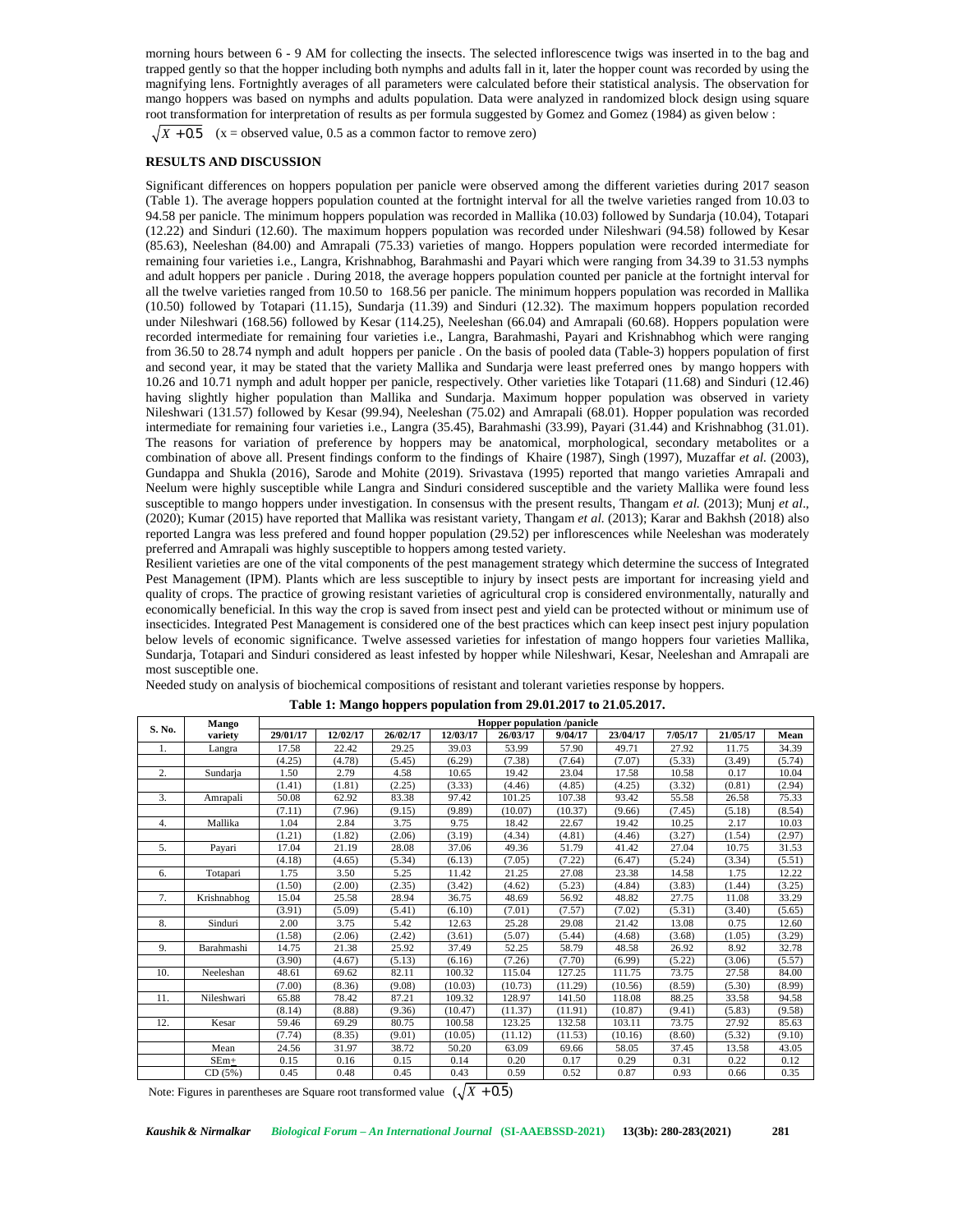| Table 2: Mango hoppers population from 29-01-2018 to 21-05-2018. |
|------------------------------------------------------------------|
|------------------------------------------------------------------|

|                                                       | Mango variety                                                                     | Hopper population /panicle |          |          |                                           |                  |         |          |         |          |         |  |
|-------------------------------------------------------|-----------------------------------------------------------------------------------|----------------------------|----------|----------|-------------------------------------------|------------------|---------|----------|---------|----------|---------|--|
| S. No.                                                |                                                                                   | 29/01/18                   | 12/02/18 | 26/02/18 | 12/03/18                                  | 26/03/18         | 9/04/18 | 23/04/18 | 7/05/18 | 21/05/18 | Mean    |  |
| 1.                                                    | Langra                                                                            | 16.04                      | 23.42    | 27.95    | 39.70                                     | 52.90            | 58.42   | 47.88    | 37.08   | 25.08    | 36.50   |  |
|                                                       |                                                                                   | (4.07)                     | (4.88)   | (5.33)   | (6.33)                                    | (7.30)           | (7.66)  | (6.94)   | (6.11)  | (5.04)   | (5.96)  |  |
| 2.                                                    | Sundarja                                                                          | 1.75                       | 2.88     | 7.04     | 20.12                                     | 21.29            | 23.33   | 19.04    | 6.92    | 0.17     | 11.39   |  |
|                                                       |                                                                                   | (1.50)                     | (1.82)   | (2.70)   | (4.54)                                    | (4.66)           | (4.88)  | (4.42)   | (2.71)  | (0.81)   | (3.12)  |  |
| 3.                                                    | Amrapali                                                                          | 46.58                      | 55.08    | 64.30    | 74.18                                     | 78.92            | 90.79   | 67.44    | 45.58   | 23.25    | 60.68   |  |
|                                                       |                                                                                   | (6.86)                     | (7.45)   | (8.04)   | (8.63)                                    | (8.90)           | (9.54)  | (8.21)   | (6.74)  | (4.87)   | (7.69)  |  |
| 4.                                                    | Mallika                                                                           | 0.92                       | 1.88     | 7.83     | 17.10                                     | 21.46            | 22.33   | 17.78    | 5.08    | 0.08     | 10.50   |  |
|                                                       |                                                                                   | (1.17)                     | (1.52)   | (2.88)   | (4.19)                                    | (4.68)           | (4.77)  | (4.27)   | (2.36)  | (0.76)   | (2.96)  |  |
| 5.                                                    | Payari                                                                            | 15.50                      | 19.54    | 23.08    | 33.59                                     | 43.92            | 49.79   | 40.57    | 35.08   | 21.04    | 31.35   |  |
|                                                       |                                                                                   | (4.00)                     | (4.47)   | (4.85)   | (5.84)                                    | (6.63)           | (7.07)  | (6.37)   | (5.94)  | (4.63)   | (5.53)  |  |
| 6.                                                    | Totapari                                                                          | 1.17                       | 2.38     | 8.58     | 19.11                                     | 22.08            | 23.29   | 17.38    | 6.25    | 0.08     | 11.15   |  |
|                                                       |                                                                                   | (1.26)                     | (1.67)   | (3.01)   | (4.43)                                    | (4.74)           | (4.87)  | (4.22)   | (2.59)  | (0.76)   | (3.06)  |  |
| 7.                                                    | Krishnabhog                                                                       | 20.21                      | 20.21    | 23.68    | 31.12                                     | 40.67            | 48.88   | 37.04    | 24.75   | 12.08    | 28.74   |  |
|                                                       |                                                                                   | (4.55)                     | (4.55)   | (4.91)   | (5.61)                                    | (6.40)           | (7.01)  | (6.10)   | (5.00)  | (3.52)   | (5.29)  |  |
| 8.                                                    | Sinduri                                                                           | 1.75                       | 3.38     | 9.25     | 21.42                                     | 23.57            | 26.29   | 19.54    | 5.58    | 0.08     | 12.32   |  |
|                                                       |                                                                                   | (1.50)                     | (1.96)   | (3.12)   | (4.68)                                    | (4.90)           | (5.17)  | (4.45)   | (2.46)  | (0.76)   | (3.22)  |  |
| 9.                                                    | Barahmashi                                                                        | 17.79                      | 20.21    | 27.41    | 33.12                                     | 52.71            | 59.33   | 48.58    | 37.08   | 20.58    | 35.20   |  |
|                                                       |                                                                                   | (4.27)                     | (4.54)   | (5.28)   | (5.80)                                    | (7.29)           | (7.73)  | (6.99)   | (6.08)  | (4.56)   | (5.84)  |  |
| 10.                                                   | Neeleshan                                                                         | 55.38                      | 57.67    | 69.39    | 80.25                                     | 84.78            | 94.79   | 71.42    | 52.08   | 28.58    | 66.04   |  |
|                                                       |                                                                                   | (7.47)                     | (7.62)   | (8.35)   | (8.98)                                    | (9.22)           | (9.74)  | (8.47)   | (7.25)  | (5.38)   | (8.05)  |  |
| 11.                                                   | Nileshwari                                                                        | 156.42                     | 169.92   | 185.11   | 198.13                                    | 210.33           | 219.92  | 167.42   | 136.42  | 73.42    | 168.56  |  |
|                                                       |                                                                                   | (12.50)                    | (13.05)  | (13.62)  | (14.09)                                   | (14.51)          | (14.84) | (12.96)  | (11.69) | (6.88)   | (12.68) |  |
| 12.                                                   | Kesar                                                                             | 100.17                     | 113.79   | 137.13   | 152.96                                    | 141.05           | 147.46  | 116.38   | 81.25   | 38.08    | 114.25  |  |
|                                                       |                                                                                   | (9.99)                     | (10.66)  | (11.70)  | (12.36)                                   | (11.81)          | (12.08) | (10.73)  | (8.92)  | (8.55)   | (10.76) |  |
|                                                       | Mean                                                                              | 36.13                      | 40.86    | 49.22    | 60.06                                     | 66.13            | 72.05   | 55.87    | 39.43   | 20.21    | 48.49   |  |
|                                                       | $SEm+$                                                                            | 0.28                       | 0.24     | 0.25     | 0.19                                      | 0.32             | 0.31    | 0.30     | 0.37    | 0.52     | 0.23    |  |
|                                                       | CD(5%)                                                                            | 0.82                       | 0.72     | 0.76     | 0.58                                      | 0.95             | 0.92    | 0.89     | 1.11    | 1.53     | 0.70    |  |
|                                                       | Note: Figures in parentheses are Square root transformed value $(\sqrt{X + 0.5})$ |                            |          |          | Table 3: Mean population of mango hopper. |                  |         |          |         |          |         |  |
| Hopper population /panicle<br>S. No.<br>Mango variety |                                                                                   |                            |          |          |                                           |                  |         |          |         |          |         |  |
|                                                       |                                                                                   |                            |          |          |                                           | 2017<br>2018     |         |          | Mean    |          |         |  |
| 1.                                                    |                                                                                   |                            | Langra   |          |                                           | 34.39            |         | 36.50    |         | 35.45    |         |  |
|                                                       |                                                                                   |                            |          |          |                                           | (5.96)<br>(5.74) |         |          | (5.85)  |          |         |  |
|                                                       |                                                                                   |                            |          |          |                                           |                  |         |          |         |          |         |  |

| S. No.                                                                                                                                                                                                                                                                                                                                                                                                                                           |               | Hopper population /panicle |         |         |  |  |  |  |  |
|--------------------------------------------------------------------------------------------------------------------------------------------------------------------------------------------------------------------------------------------------------------------------------------------------------------------------------------------------------------------------------------------------------------------------------------------------|---------------|----------------------------|---------|---------|--|--|--|--|--|
|                                                                                                                                                                                                                                                                                                                                                                                                                                                  | Mango variety | 2017                       | 2018    | Mean    |  |  |  |  |  |
| 1.                                                                                                                                                                                                                                                                                                                                                                                                                                               | Langra        | 34.39                      | 36.50   | 35.45   |  |  |  |  |  |
|                                                                                                                                                                                                                                                                                                                                                                                                                                                  |               | (5.74)                     | (5.96)  | (5.85)  |  |  |  |  |  |
| $\overline{2}$ .                                                                                                                                                                                                                                                                                                                                                                                                                                 | Sundarja      | 10.04                      | 11.39   | 10.71   |  |  |  |  |  |
|                                                                                                                                                                                                                                                                                                                                                                                                                                                  |               | (2.94)                     | (3.12)  | (3.03)  |  |  |  |  |  |
| $\overline{3}$ .                                                                                                                                                                                                                                                                                                                                                                                                                                 | Amrapali      | 75.33                      | 60.68   | 68.01   |  |  |  |  |  |
|                                                                                                                                                                                                                                                                                                                                                                                                                                                  |               | (8.54)                     | (7.69)  | (8.12)  |  |  |  |  |  |
| 4.                                                                                                                                                                                                                                                                                                                                                                                                                                               | Mallika       | 10.03                      | 10.50   | 10.26   |  |  |  |  |  |
|                                                                                                                                                                                                                                                                                                                                                                                                                                                  |               | (2.97)                     | (2.96)  | (2.96)  |  |  |  |  |  |
| 5.                                                                                                                                                                                                                                                                                                                                                                                                                                               | Payari        | 31.53                      | 31.35   | 31.44   |  |  |  |  |  |
|                                                                                                                                                                                                                                                                                                                                                                                                                                                  |               | (5.51)                     | (5.53)  | (5.52)  |  |  |  |  |  |
| 6.                                                                                                                                                                                                                                                                                                                                                                                                                                               | Totapari      | 12.22                      | 11.15   | 11.68   |  |  |  |  |  |
|                                                                                                                                                                                                                                                                                                                                                                                                                                                  |               | (3.25)                     | (3.06)  | (3.15)  |  |  |  |  |  |
| 7.                                                                                                                                                                                                                                                                                                                                                                                                                                               | Krishnabhog   | 33.29                      | 28.74   | 31.01   |  |  |  |  |  |
|                                                                                                                                                                                                                                                                                                                                                                                                                                                  |               | (5.65)                     | (5.29)  | (5.47)  |  |  |  |  |  |
| 8.                                                                                                                                                                                                                                                                                                                                                                                                                                               | Sinduri       | 12.60                      | 12.32   | 12.46   |  |  |  |  |  |
|                                                                                                                                                                                                                                                                                                                                                                                                                                                  |               | (3.29)                     | (3.22)  | (3.25)  |  |  |  |  |  |
| 9.                                                                                                                                                                                                                                                                                                                                                                                                                                               | Barahmashi    | 32.78                      | 35.20   | 33.99   |  |  |  |  |  |
|                                                                                                                                                                                                                                                                                                                                                                                                                                                  |               | (5.57)                     | (5.84)  | (5.70)  |  |  |  |  |  |
| 10.                                                                                                                                                                                                                                                                                                                                                                                                                                              | Neeleshan     | 84.00                      | 66.04   | 75.02   |  |  |  |  |  |
|                                                                                                                                                                                                                                                                                                                                                                                                                                                  |               | (8.99)                     | (8.05)  | (8.52)  |  |  |  |  |  |
| 11.                                                                                                                                                                                                                                                                                                                                                                                                                                              | Nileshwari    | 94.58                      | 168.56  | 131.57  |  |  |  |  |  |
|                                                                                                                                                                                                                                                                                                                                                                                                                                                  |               | (9.58)                     | (12.68) | (11.13) |  |  |  |  |  |
| 12.                                                                                                                                                                                                                                                                                                                                                                                                                                              | Kesar         | 85.63                      | 114.25  | 99.94   |  |  |  |  |  |
|                                                                                                                                                                                                                                                                                                                                                                                                                                                  |               | (9.10)                     | (10.76) | (9.93)  |  |  |  |  |  |
|                                                                                                                                                                                                                                                                                                                                                                                                                                                  | Mean          | 40.03                      | 48.89   | 44.46   |  |  |  |  |  |
|                                                                                                                                                                                                                                                                                                                                                                                                                                                  | $SEm+$        | 0.12                       | 0.23    | 0.14    |  |  |  |  |  |
|                                                                                                                                                                                                                                                                                                                                                                                                                                                  | CD(5%)        | 0.35                       | 0.70    | 0.41    |  |  |  |  |  |
| Note: Figures in parentheses are Square root transformed value $(\sqrt{X} + 0.5)$<br>Conflict of interest and acknowledgement. Authors are thankful to senior scientist and Head, Krishi Vigyan Kendra, &<br>Incharge Horticulture farm, BTC, College of Agriculture and Research, Station, IGKV, Bilaspur (Chhattisgarh) for support to<br>conducting investigation. The authors have no conflicts of interest to declare.<br><b>REFERENCES</b> |               |                            |         |         |  |  |  |  |  |
| Gomez, K.A. and Gomez, A.A. (1984). Statistical procedures for Agricultural Research. A wiley Interscience publication, John wiley and                                                                                                                                                                                                                                                                                                           |               |                            |         |         |  |  |  |  |  |
|                                                                                                                                                                                                                                                                                                                                                                                                                                                  |               |                            |         |         |  |  |  |  |  |

## **REFERENCES**

Gomez, K.A. and Gomez, A.A. (1984). Statistical procedures for Agricultural Research. A wiley Interscience publication, John wiley and sons, New York, U S A pp. 680.

Gundapp., Rajkumar, B. and Shukla, P. K. (2019). Survey and surveillance of natural enemies in mango ecosystem. *Journal of Biological Control, 33*(2): 160-162.

Gundappa, T.A. and Shukla, P.K. (2016). Seasonal dynamics of mango hoppers and their management under subtropics. GERF Bull. *Bioscience, 7*(1):6-9

Kaushik, D. K., Baraiha, U., Thakur, B.S. and Parganiha, O.P. (2012). Pest complex and their succession on mango (*Mangifera indica*) in Chhattisgarh, India. *Plant archives, 12*(1): 303-306.

Kaushik, D.K., Baraiha, U. and Sharma, S. (2013). Efficacy of new insecticide molecules against mango hoppers. *Indian Journal of Plant Protection*, *41*(2): 180-181.